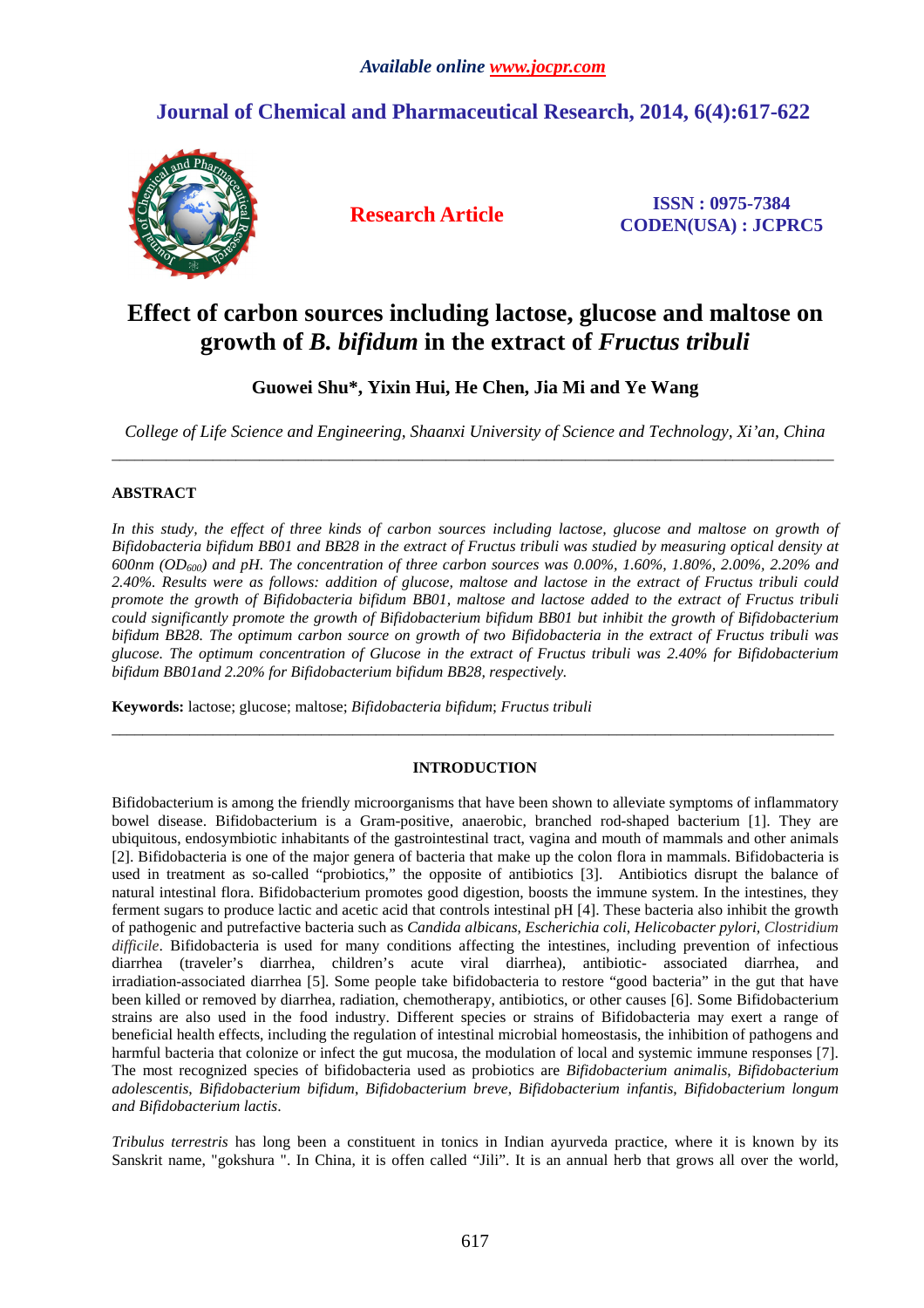especially in the Africa, Europe, America and Australia [8], subtropical area of Asia. It has been reported that saponins, polysaccharide, alkaloids, amides, flavonoids and cinammic acid occurred at fruits of *T. terrestris* [9-12].

*\_\_\_\_\_\_\_\_\_\_\_\_\_\_\_\_\_\_\_\_\_\_\_\_\_\_\_\_\_\_\_\_\_\_\_\_\_\_\_\_\_\_\_\_\_\_\_\_\_\_\_\_\_\_\_\_\_\_\_\_\_\_\_\_\_\_\_\_\_\_\_\_\_\_\_\_\_\_*

In our previous research, we found the hot water extracts from fruits of *T. terrestris* added to MRS broth can promote the growth *Bifidobacterium bifidum*, *L.acidophilus, L.bulgaricus, L. casei, L.reuteri, L.rhamnosus* [13-16], so we thought that the extracts from fruits of *T. terrestris* can be used to cultured probiotics and maybe a useful alternative to MRS broth through adding some nutrients such as carbon sources, nitrogen source, salts and growth factor. The purpose of the present work was to study the effect of three carbon sources including glucose, maltose and lactose on growth of Bifidobacteria bifidum BB01 and BB28 in the extract of *Fructus tribuli*.

#### **EXPERIMENTAL SECTION**

#### **Microorganism**

*Bifidobacterium bifidum BB01* and *BB28* used in the study were obtained from College of Life Science & Engineering, Shaanxi University of Science & Technology.

#### **Preparation of the extract from** *Fructus tribuli*

Dried fruits of *Fructus tribuli* were bought from a local herb market (Xi'an, China) and was ground in a high speed disintegrator (Model SF-2000, Shanghai, China) to obtain a fine powder, then was extracted distilled water (liquid/solid ratio (ml/g)14/1, While the temperature (95℃) of the water bath was kept steady, The extraction in a 1.0 l stainless steel boiler in the water bath was stirred with an electric mixing paddle for 1.5h, then was centrifuged (3000g, 15 min), the supernatant was separated and obtained the extract of *Fructus tribuli*.

#### **Culture conditions**

The extract of *Fructus tribuli* act as natural medium, the addition of various carbon sources were all 1.60%, 1.80%, 2.00%, 2.20% and 2.40%, respectively. The media without adding carbon sources was included in this experiment as the control.

#### **Biomass and pH evaluation**

The biomass concentration was determined by optical density at  $600 \text{nm}$  (OD<sub>600</sub>) through a spectrophotometer (SP-756PC, Shanghai Spectrum Co., Ltd., Shanghai, China). The pH of culture media was measured through a pH meter (pHS-3C Shanghai Precision Scientific Instrument Co., Ltd, Shanghai, China).

#### **RESULTS AND DISCUSSION**

#### **Effect of glucose on growth of** *B. bifidum BB01* **and** *BB28*

The effect of glucose on growth of B. *bifidum BB01* showed in Figure1.With the increasing concentration of glucose, OD value increased gradually from 0.480 at glucose 0% to 0.612 at glucose 2.40%, the pH decreased gradually from 4.3 at glucose 0% to 4.12 at glucose 2.40%, which indicated that glucose could improve the growth of *Bifidobacterium bifidum BB01* in the extract of *Fructus tribuli.* 



Glucose(%,w /v) **Fig.1 The effect of glucose on growth of** *B. bifidum BB01* **in the extract of** *Fructus tribuli*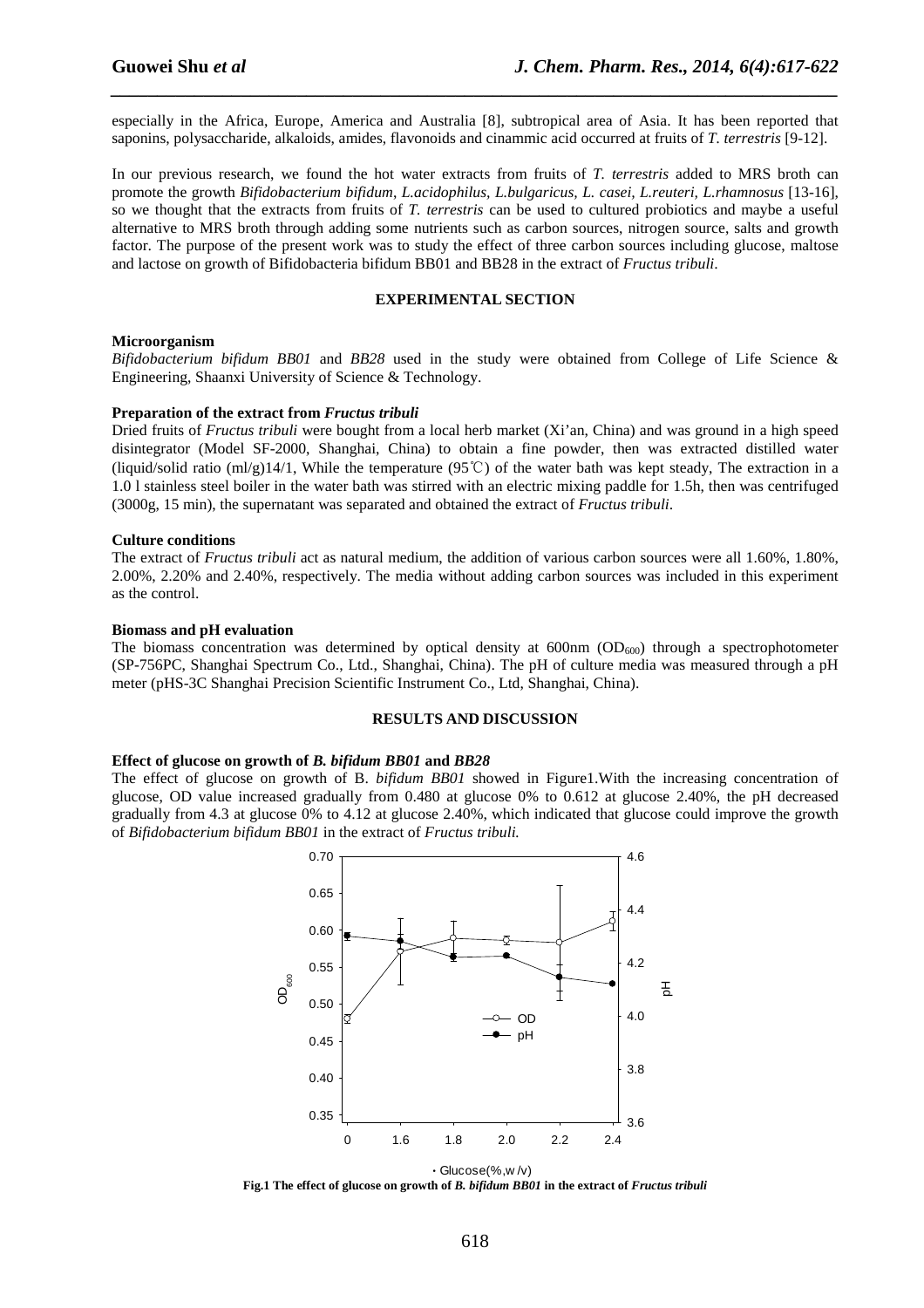The effect of glucose on growth of B. *bifidum BB28* showed in Figure2. With the increasing concentration of glucose, OD value increased gradually from 0.476 at Glucose 0% to 0.647 at glucose 2.20%, then decreased to 0.600 at glucose 2.40%, the pH decreased gradually from 4.35 at glucose 0% to 4.24 at glucose 2.20%, then increased to 4.53 at glucose 2.40%, which indicated that glucose could significantly promote the growth of *Bifidobacterium bifidum BB28* in the extract of *Fructus tribuli* ( $p$ <0.05).

*\_\_\_\_\_\_\_\_\_\_\_\_\_\_\_\_\_\_\_\_\_\_\_\_\_\_\_\_\_\_\_\_\_\_\_\_\_\_\_\_\_\_\_\_\_\_\_\_\_\_\_\_\_\_\_\_\_\_\_\_\_\_\_\_\_\_\_\_\_\_\_\_\_\_\_\_\_\_*



**Fig.2 The effect of glucose on growth of** *B. bifidum BB28* **in the extract of** *Fructus tribuli* 

#### **Effect of Maltose on growth of** *B. bifidum BB01* **and** *BB28*

The effect of maltose on growth of *B. bifidum BB01* showed in Figure4. With the increasing concentration of maltose, OD value increased gradually from 0.413 at maltose 0% to 0.442 at maltose 1.80%, then decreased to 0.431 at maltose 2.0%, then increased to 0.480 at maltose 2.20%, and then decreased to 0.409 at 2.40%, the pH decreased gradually from 4.19 at maltose 0% to 4.01 at maltose 1.80%, then increased to 4.18 at maltose2.4%, which indicated that maltose could significantly promote the growth of *Bifidobacterium bifidum BB01* in the extract of *Fructus tribuli*(*p*<*0.05*)*.* 



**Fig.3 The effect of maltose on growth of** *B. bifidum BB01* **in the extract of** *Fructus tribuli* 

The effect of maltose on growth of *B. bifidum BB28* showed in Figure3. With the increasing concentration of maltose, OD value increased gradually from 0.539 at maltose 0% to 0.550 at maltose 1.60%, then decreased to 0.537 at maltose 1.80%, then increased to 0.555 at maltose 2.0%, then decreased to 0.537 at Maltose 2.20%,and then decreased to 0.559 at maltose 2.40%, the pH decreased gradually from 3.97 at maltose 0% to 3.75 at maltose 2.0%, then increased to 3.79 maltose 2.4%, which indicated that maltose could not promote the growth of *Bifidobacterium bifidum BB28* in the extract of *Fructus tribuli* ( $p > 0.05$ ).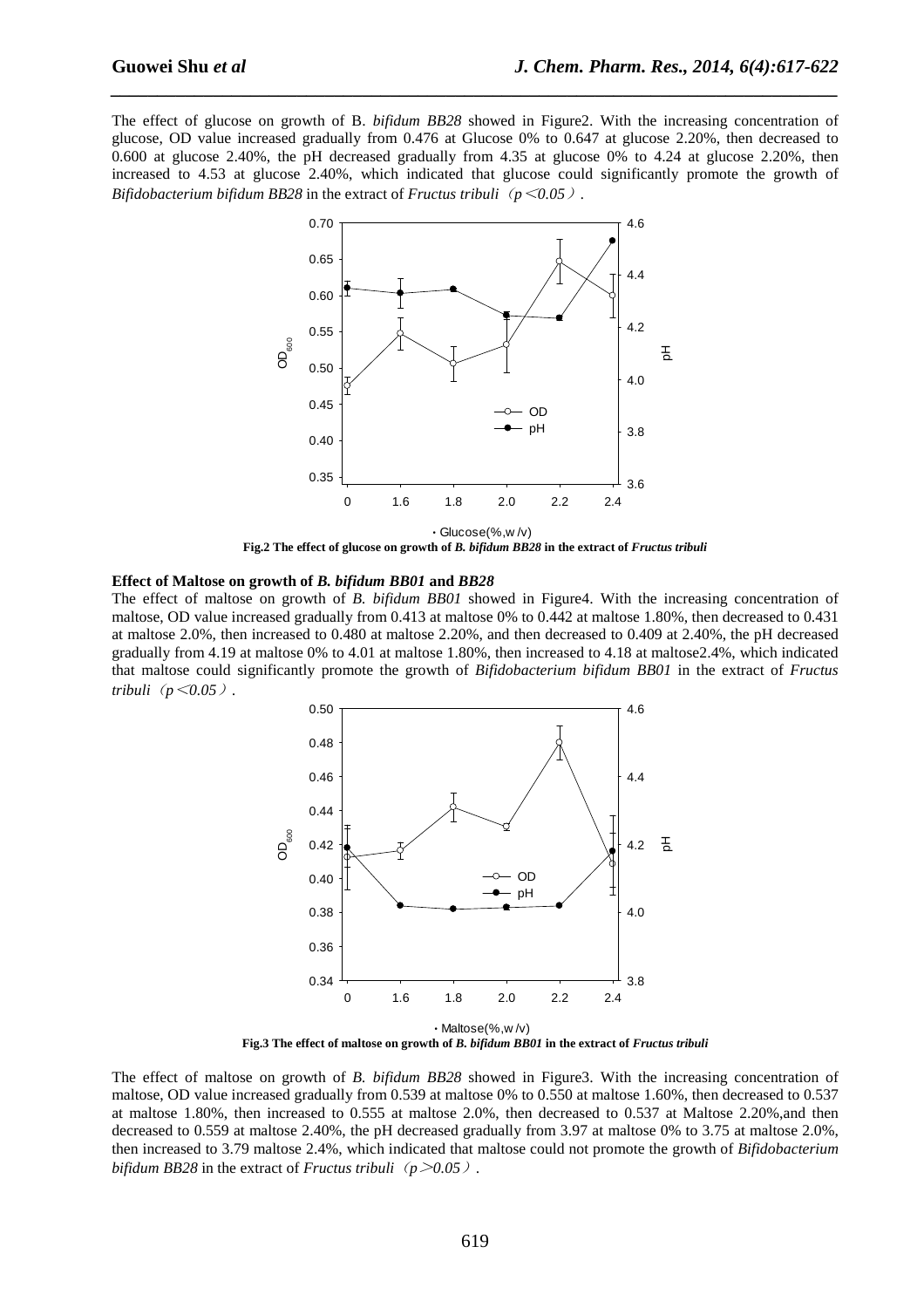

*\_\_\_\_\_\_\_\_\_\_\_\_\_\_\_\_\_\_\_\_\_\_\_\_\_\_\_\_\_\_\_\_\_\_\_\_\_\_\_\_\_\_\_\_\_\_\_\_\_\_\_\_\_\_\_\_\_\_\_\_\_\_\_\_\_\_\_\_\_\_\_\_\_\_\_\_\_\_*

**Fig.4 The effect of maltose on growth of** *B. bifidum BB28* **in the extract of** *Fructus tribuli* 

#### **Effect of Lactose on growth of** *B. bifidum BB01* **and** *BB28*

The effect of Lactose on growth of *B. bifidum BB01* showed in Figure5. When the lactose act as the carbon source, with the increasing concentration of lactose, OD value decreased gradually from 0.525 at lactose 0% to 0.365 at lactose 1.60%, then increased to 0.478, the pH increased gradually from 4.35 at lactose 0% to 4.37 at lactose 1.60%, then decreased to 4.19 at lactose 2.0%, and then increased to 4.29 at lactose 2.40%, which indicated that lactose significantly promote the growth of *Bifidobacterium bifidum BB01* in the extract of *Fructus tribuli9*(*p*<*0.05*)*.* 



**Fig.5 The effect of lactose on growth of** *B. bifidum BB01* **in the extract of** *Fructus tribuli*

The effect of lactose on growth of *B. bifidum BB28* showed in Figure6. With the increasing concentration of lactose, OD value decreased gradually from 0.525 at lactose 0% to 0.365 at lactose 2.20%, then increased to 0.475 at lactose 2.40%, the pH increased gradually from 4.35 at lactose 0% to 4.365 at lactose 1.60%, then decreased to 4.185 at lactose 2.0%, and then increased to 4.29 at lactose 2.40%, which indicated that lactose significantly inhibit the growth of *Bifidobacterium bifidum BB28* in the extract of *Fructus tribuli*(*p*<*0.05*).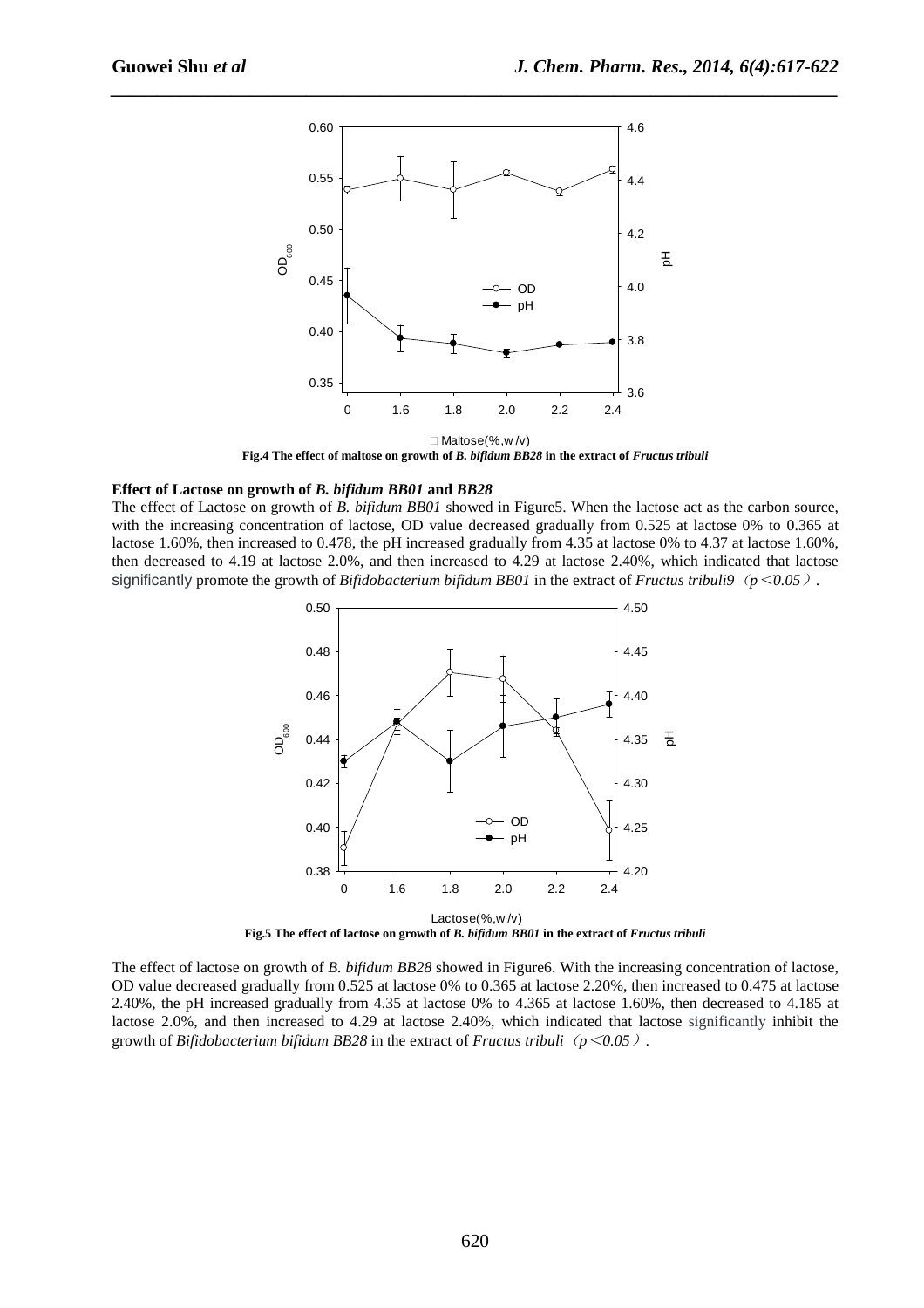

*\_\_\_\_\_\_\_\_\_\_\_\_\_\_\_\_\_\_\_\_\_\_\_\_\_\_\_\_\_\_\_\_\_\_\_\_\_\_\_\_\_\_\_\_\_\_\_\_\_\_\_\_\_\_\_\_\_\_\_\_\_\_\_\_\_\_\_\_\_\_\_\_\_\_\_\_\_\_*

**Fig.6 The effect of lactose on growth of** *B. bifidum BB28* **in the extract of** *Fructus tribuli*

The effect of glucose, maltose and lactose on growth of *Bifidobacterium bifidum BB01* and *BB28* in the extract of *Fructus tribuli* showed in Figure1, Figure2, Figure3, Figure4, Figure5 and Figure6.Addition of glucose, maltose and lactose in the extract of *Fructus tribuli* could promote the growth of *Bifidobacterium bifidum BB01*, there was a significant difference among the results of glucose at 2.40%, maltose at 2.20% and lactose at 1.8% for *Bifidobacterium bifidum BB01(p*<*0.001).* Addition of glucose in the extract of *Fructus tribuli* could significantly promote the growth of *Bifidobacterium bifidum BB28.* The optimum carbon source on growth of *Bifidobacterium bifidum BB01* and *BB28* in the extract of *Fructus tribuli* was glucose and the demand of Bifidobacterium on carbon source for strain to strain.

#### **CONCLUSION**

Addition of glucose in the extract of *Fructus tribuli* could significantly promote the growth of *Bifidobacterium bifidum BB01*, maltose and lactose added to the extract of *Fructus tribuli* could significantly promote the growth of *Bifidobacterium bifidum BB01* but inhibit the growth of *Bifidobacterium bifidum BB28.* The optimum carbon source on growth of Bifidobacteria in the extract of Fructus tribuli was glucose. The optimum concentration of glucose in the extract of *Fructus tribuli* was 2.40% for *Bifidobacterium bifidum BB01*and 2.20% for *Bifidobacterium bifidum BB28,* respectively.

#### **Acknowledgment**

The project was partly supported by the science and technology project of Xi'an city [No.CX12186 (5)] and the Natural Science Foundation of Shaanxi Province (No.2010JM2013), China.

#### **REFERENCES**

[1] LT Angenent, K Karim, MH Al-Dahhan, BA Wrenn, R Domiguez Espinosa. *Trends Biotechnol* **2004**, 22: 477–485.

[2] C Caldini, F Bonomi, PG Pifferi, G Lanzarini, YM Galante. *Enzyme Microb Technol*, **1994**, 16: 286–91.

[3] MK Bhat. *Biotechnology Advances*. **2000**,18: 355–383

[4] V Scardovi. **1986**. Genus Bifidobacterium, p. 1418-1434. In H. Sneath, N. Mair, M. Sharpe, and J. Holt (ed.), Bergey's manual of systematic bacteriology, vol. 2, 9th ed. Williams & Wilkins, Baltimore, Md.

[5] MA Schell, M Karmirantzou, B Snel, D Vilanova, B Berger, G Pessi, MC Zwahlen, F Desiere, P Bork, M Delley, RD Pridmore, F Arigoni. Proceedings of the National Academy of Science U S A. **2002**, 99 (22): 14422–7.

[6] B Mayo, D van Sinderen, Bifidobacteria: Genomics and Molecular Aspects. Caister Academic Press. **2010**.

[7] R Fuller. Probiotics: the scientific basis. London: Chapman &Hall, **1992**

[8] GW Shu, CJ Dai, H Chen and X Wang. *Journal of Chemical and Pharmaceutical Research*, **2013**, 5(10): 342-350

[9] MO Topia, MA Giordano, HG Gueper. *Vet Hum Toxicol* , **1994**,36: 311-333.

- [10] G Wu, SH Jiang, FX Jiang, DY Zhu, HM Wu, SK Jiang. *Phytochemistry*, **1996**, 42: 1677-1681
- [11] Y Wang, K Ohtani, R Kasai, K Yamasaki. *Phytochemistry* **1997**, 45,811-817.